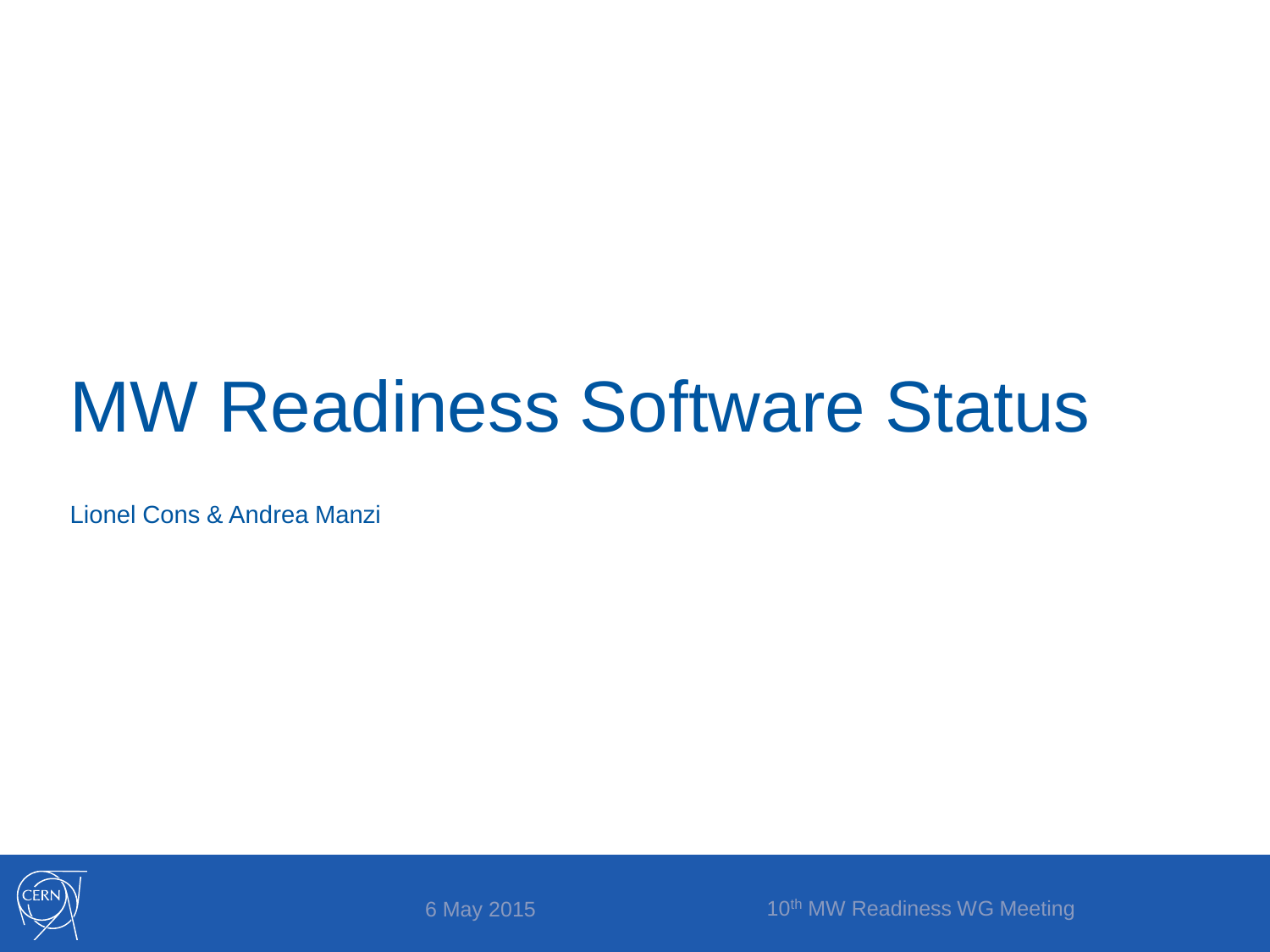# MW Readiness Software Uses

- define MW information like product names, versions, baselines…
- replace static wiki information (e.g. baseline) by dynamic (so up to date) information
- support the management of the verification activity (reports)

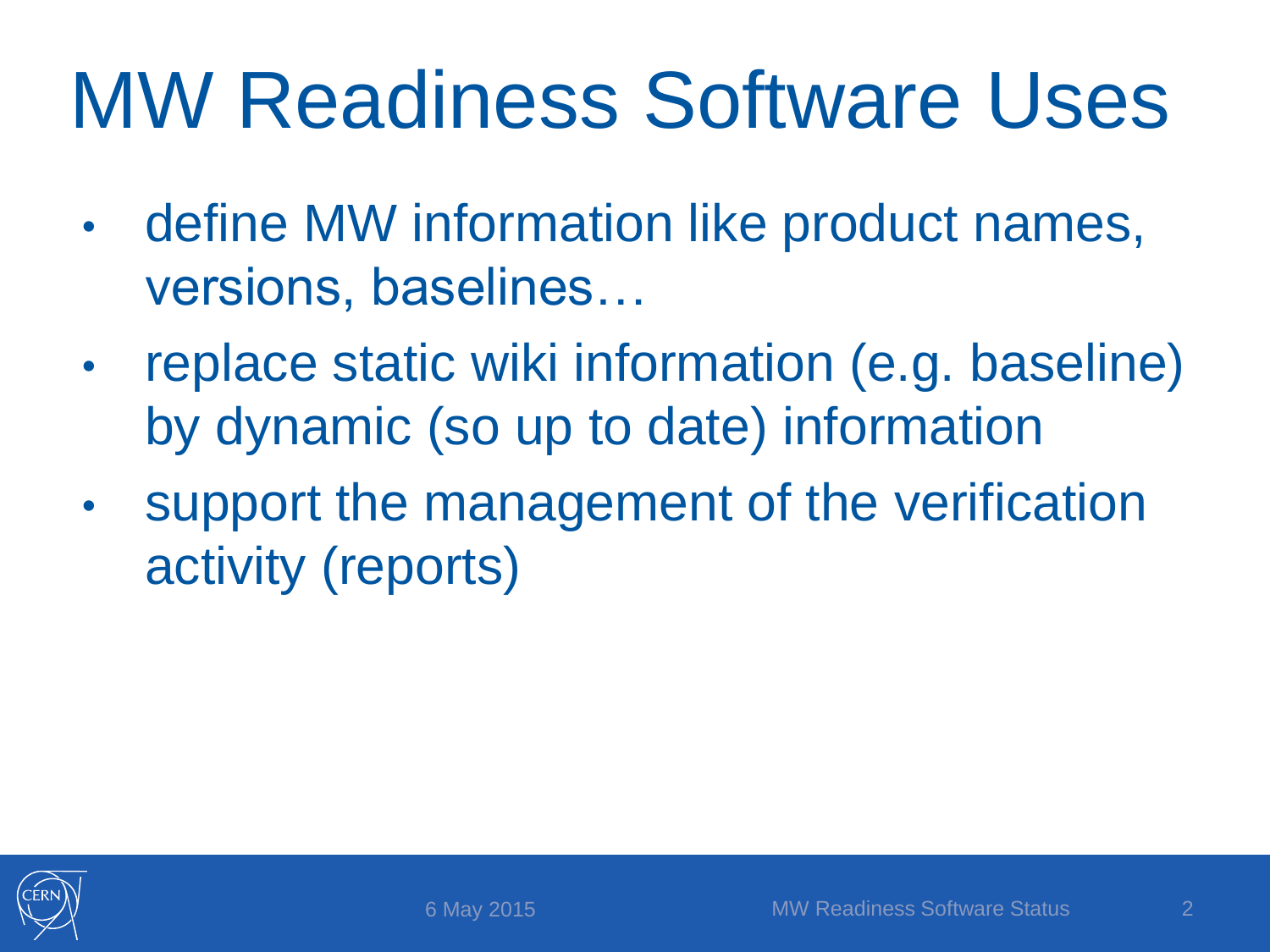# Two Layers

Package layer:

- uses the Pakiti 3 client to collect installed rpms
- offers a REST API to its protected package DB
- is used by the MW Officer & the next layer

#### Middleware layer:

• consolidates middleware information from: package database, software repositories, test reports, defined baselines…

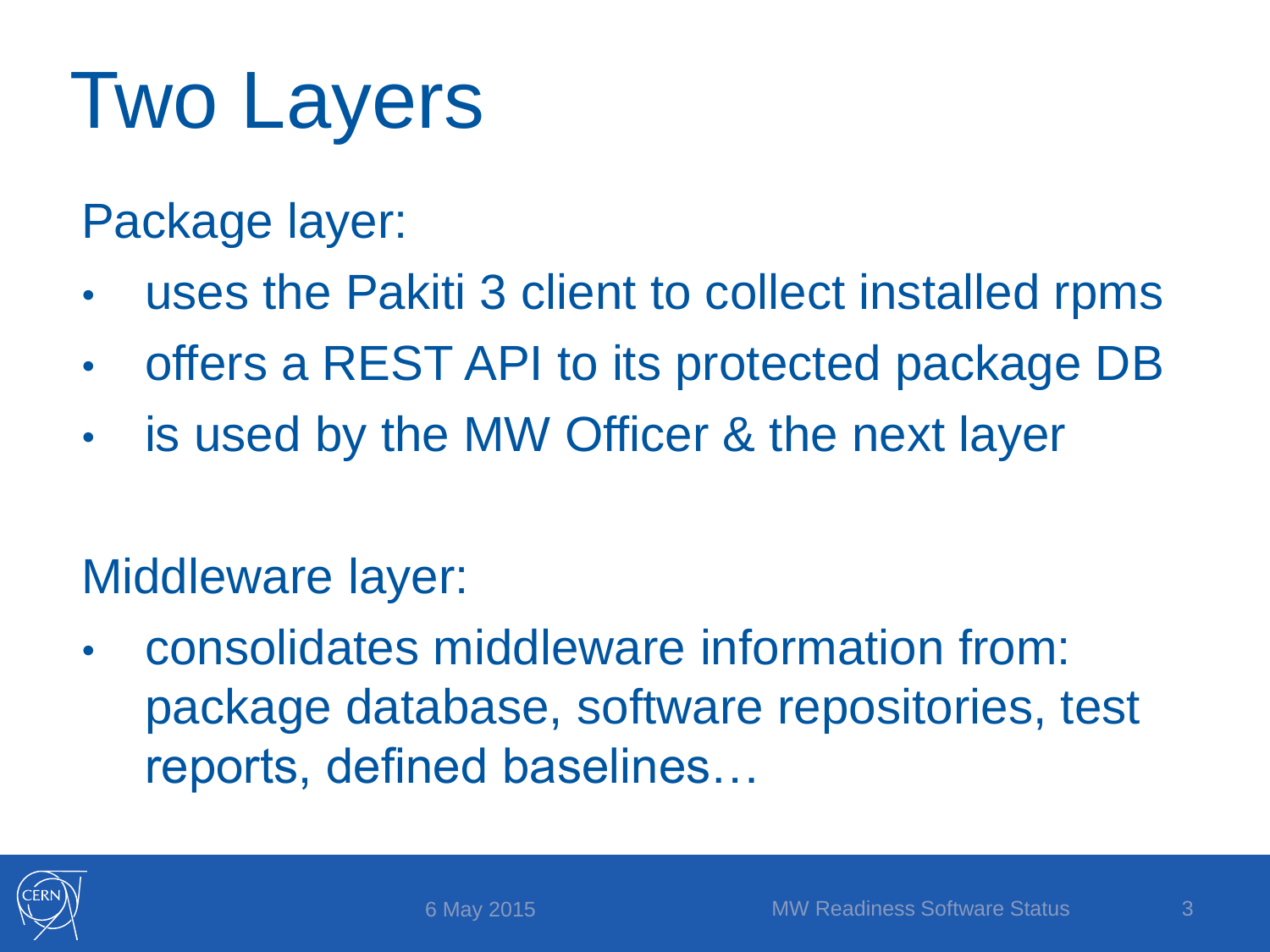# MW Package Reporter

- the reporter to use is the Pakiti 3 client
- installation instructions are [on our wiki](https://twiki.cern.ch/twiki/bin/view/LCG/MiddlewarePackageReporter)
- all volunteer sites *must* report to us
	- required by MW Officer to validate test results
- other sites *may* report to us
	- the more information we get, the better
- the REST API is now mature
- next: service consolidation and monitoring

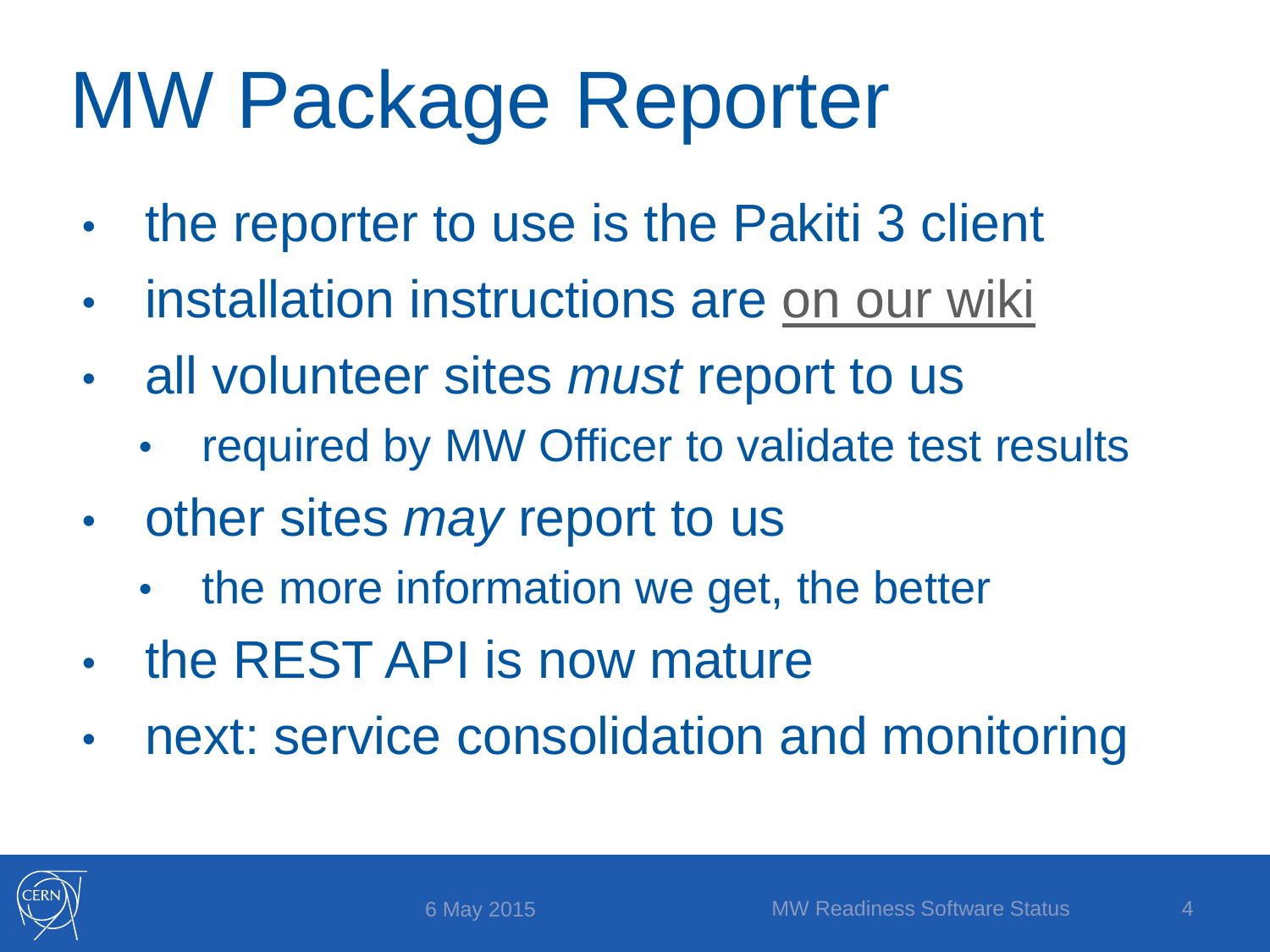#### MW Readiness App

Not yet the official name… it provides different functionalities:

- stores MW related information (inc. test results)
- maps packages to MW product versions
- interacts with the package database
- interacts with reference software repositories
- defines what baselines are
- provides web pages and REST API

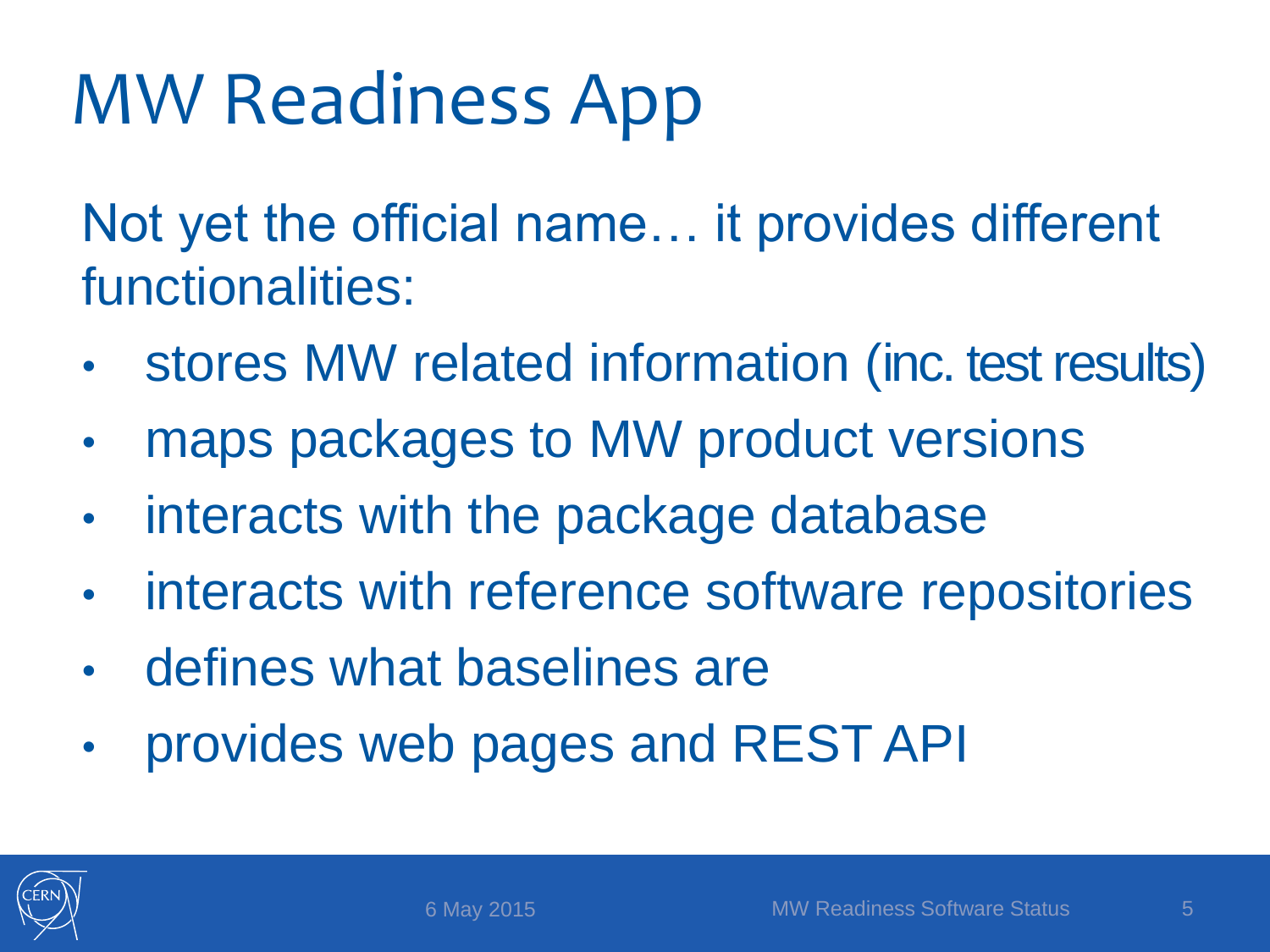#### MW Readiness App Status

Started to use CERN AI tools:

- moved to GitLab [https://gitlab.cern.ch/amanzi/wlcg](https://gitlab.cern.ch/amanzi/wlcg-mwreadiness-app)mwreadiness-app
- standard packaging and Koji builds
- new OpenStack project
- puppetized configuration
- development and production VMs deployed

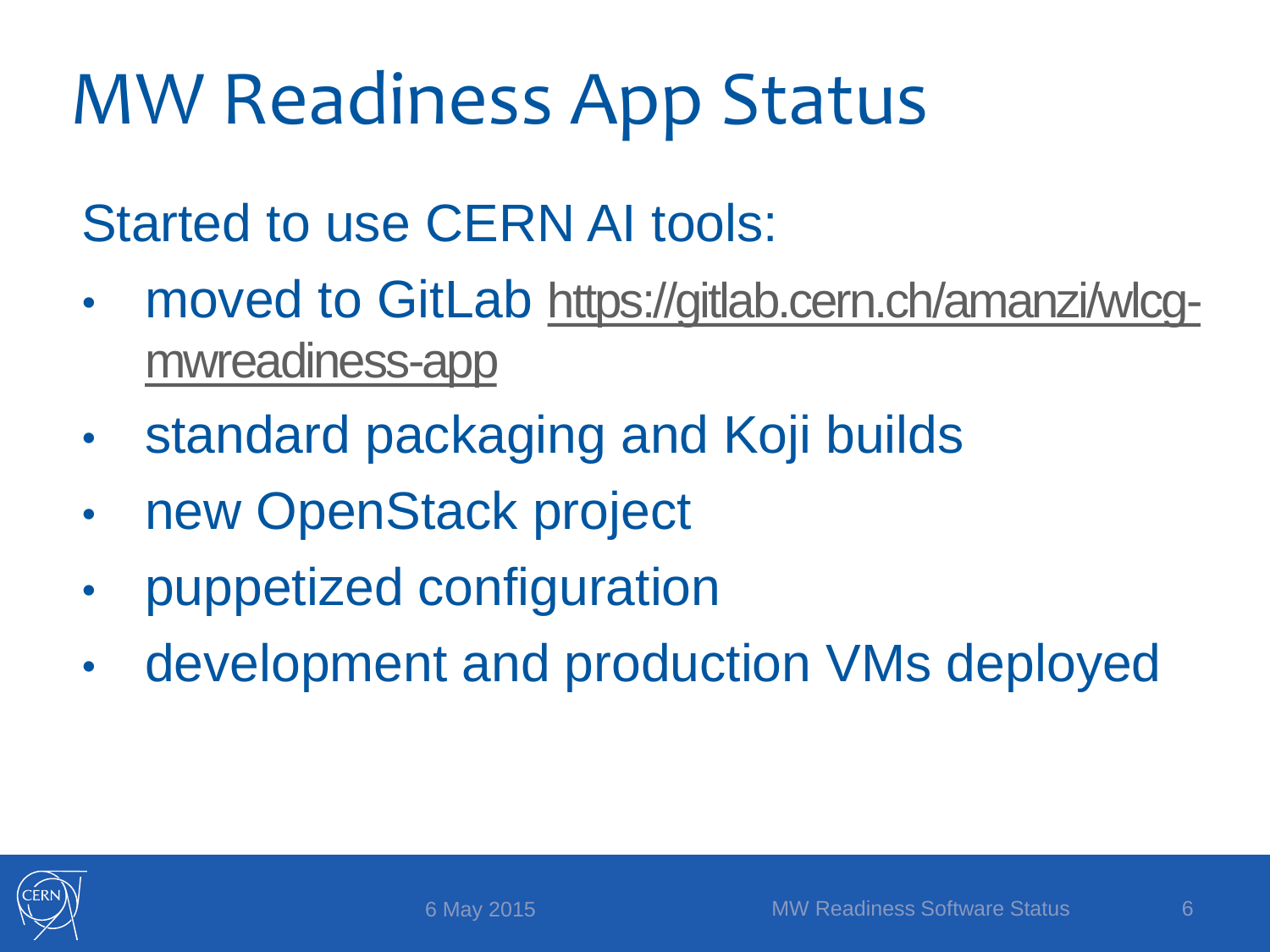#### MW Readiness App Status

The production instance can now be used for baselines management:

- <http://mw-readiness-prod.cern.ch:8080/site/baselines/>
- information will be kept up to date
- firewall opening is needed
- as well as a "nice" alias...

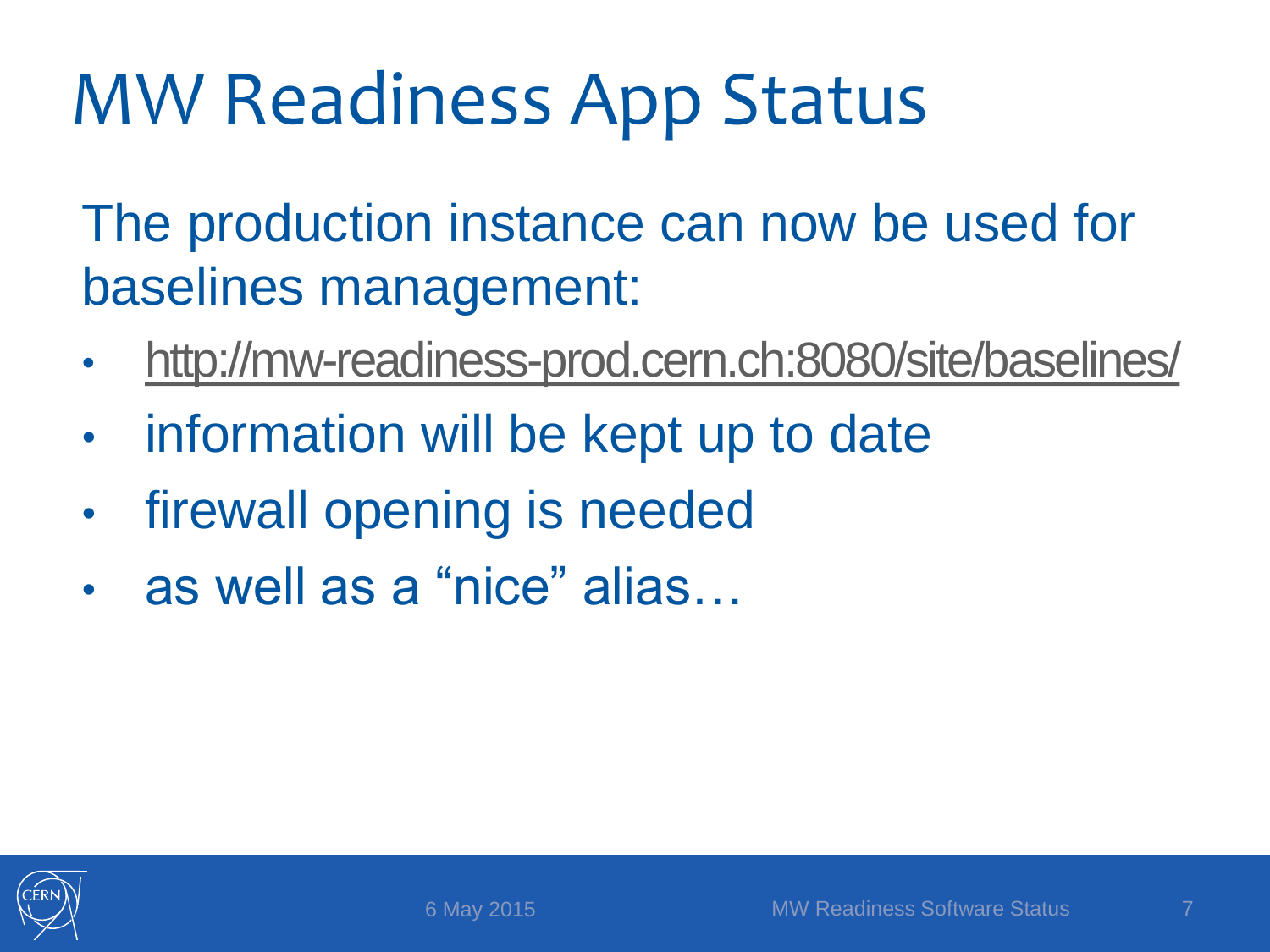#### Baseline Views

**MW Readiness WG Site** Home **Baselines Product Versions Sites** Products Reports

#### **Baselines**

| current     | April 28, 2015, 10:03 a.m.                                                  |                                |                      |  |  |
|-------------|-----------------------------------------------------------------------------|--------------------------------|----------------------|--|--|
| $1 - 0 - 2$ | April 23, 2015, 12:59 p.m.                                                  |                                |                      |  |  |
| $1 - 0 - 1$ | MW Readiness WG Site Home Baselines Products Reports Product Versions Sites |                                |                      |  |  |
| $1 - 0 - 0$ | <b>Baseline current</b>                                                     |                                |                      |  |  |
|             | <b>APEL-SSM</b>                                                             | 2.1.5                          | <b>Release notes</b> |  |  |
|             | <b>APEL-client</b>                                                          | 1.3.1                          | <b>Release notes</b> |  |  |
|             | <b>ARC-CE</b>                                                               | 3.0.3                          | <b>Release notes</b> |  |  |
|             | <b>ARC-infosys</b>                                                          | 3.0.1                          | <b>Release notes</b> |  |  |
|             | <b>ARGUS</b>                                                                | 1.6.1                          | <b>Release notes</b> |  |  |
|             | <b>BDII</b>                                                                 | 1.6.0                          | <b>Release notes</b> |  |  |
|             | <b>CASTOR</b>                                                               | $2.1.14 - 14$                  | <b>Release notes</b> |  |  |
|             | <b>CASTOR-SRM</b>                                                           | $2.11 - 0$                     | <b>Release notes</b> |  |  |
|             | <b>CREAM-CE</b>                                                             | 1.6.4                          | <b>Release notes</b> |  |  |
|             | CernVM-FS                                                                   | 2.1.19                         | <b>Release notes</b> |  |  |
|             | <b>DPM</b>                                                                  | 1.8.9                          | <b>Release notes</b> |  |  |
|             | <b>FTS</b>                                                                  | 3.2.33<br><b>Release notes</b> |                      |  |  |
|             | <b>Frontier-Awstats</b>                                                     | $6.9 - 1.1$                    | <b>Release notes</b> |  |  |
|             | <b>Frontier-Squid</b>                                                       | 2.7.STABLE9-22                 | <b>Release notes</b> |  |  |
|             | <b>Frontier-Tomcat</b>                                                      | $6.0.37 - 3.31 - 1$            | <b>Release notes</b> |  |  |
|             | <b>GFAL2</b>                                                                | 2.7.8                          | <b>Release notes</b> |  |  |
|             | <b>GFAL2-utils</b>                                                          | 1.1.0                          | <b>Release notes</b> |  |  |

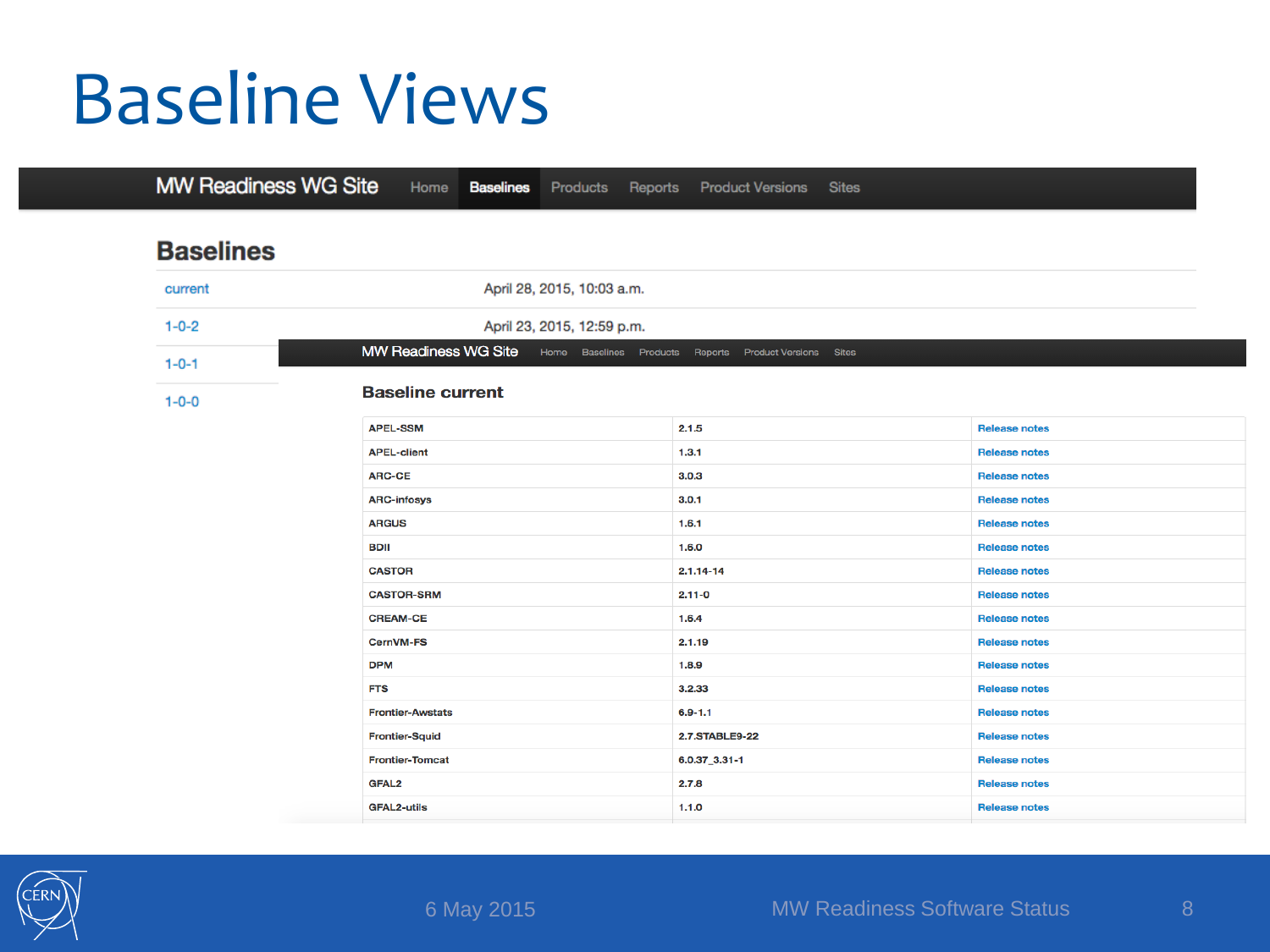## Integration with SSB

Motivation: use SSB to present a high-level view on MW readiness information.

Design:

- information in SSB is public: no individual host or rpm information exposed
- one metric per product, the "*percentage of the hosts on the site running a recent enough version of the product according to the current baseline"*

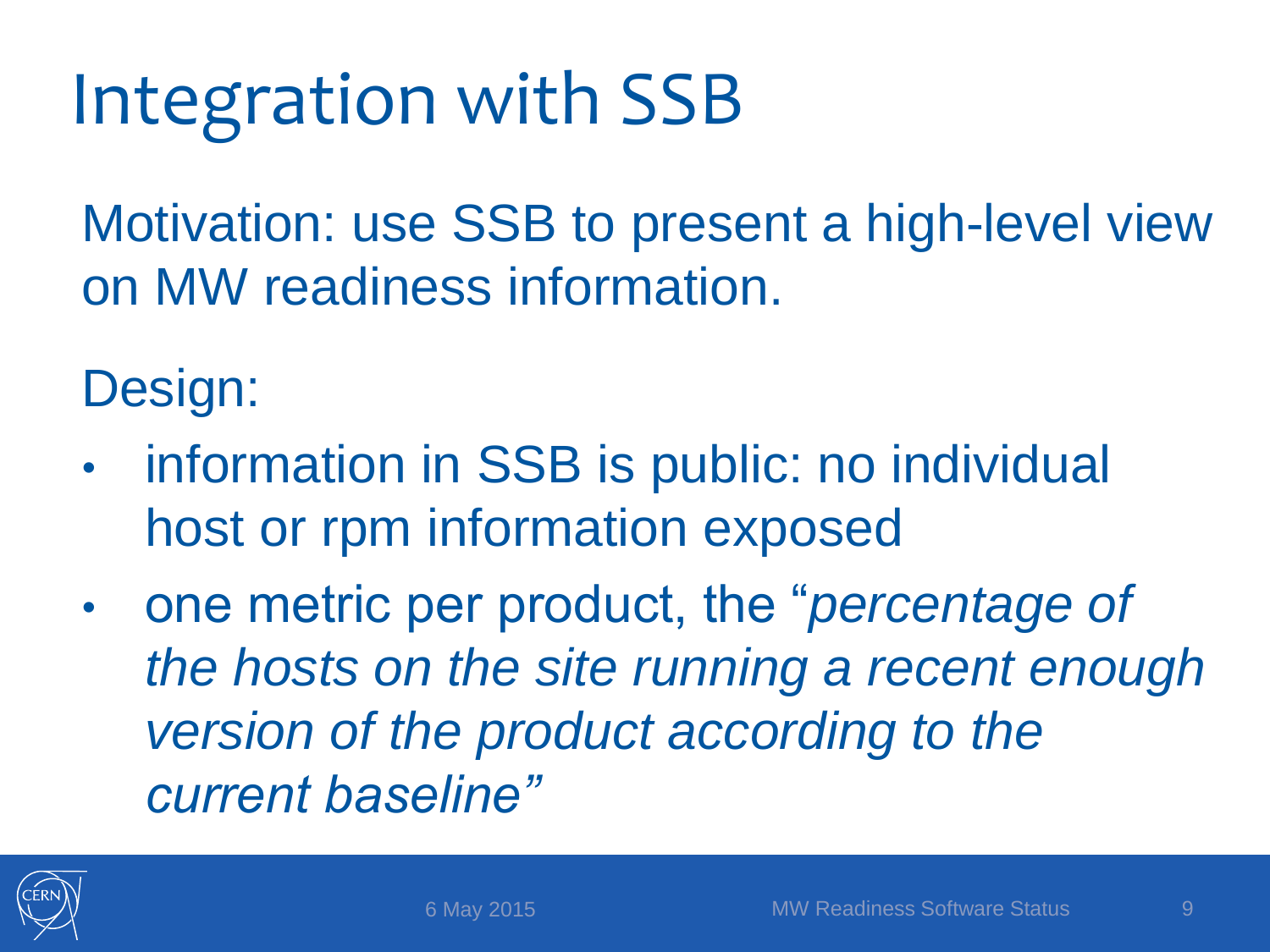#### Integration with SSB



| <b>Show</b><br>$Q$ Print<br><b>B</b> Save<br><b>B</b> Copy<br>$200 -$<br>entries | view:<br><b>MWR</b>      |                        |                                   | D Search              |
|----------------------------------------------------------------------------------|--------------------------|------------------------|-----------------------------------|-----------------------|
| <b>Site Name</b>                                                                 | ٠<br><b>MWR-CREAM-CE</b> | <b>MWR-dCache</b><br>≎ | <b>MWR-DPM</b><br>٠               | ≎<br><b>MWR-StoRM</b> |
| <b>CERN-DPM-TESTBED</b>                                                          |                          |                        | 100                               |                       |
| <b>GRIF-LLR</b>                                                                  | 100                      |                        | 100                               |                       |
| <b>INFN-NAPOLI-ATLAS</b>                                                         | 100                      |                        |                                   | Found a bug?          |
| NDGF-T1                                                                          |                          | 100                    |                                   |                       |
| T2_IT_Legnaro                                                                    | 100                      |                        |                                   |                       |
| <b>TRIUMF</b>                                                                    |                          | 100                    |                                   |                       |
| UKI-LT2-QMUL                                                                     |                          |                        |                                   | 100                   |
| <b>UKI-SCOTGRID-ECDF</b>                                                         |                          |                        | 100                               |                       |
| Showing 1 to 8 of 8 entries                                                      |                          |                        | <b>First Previous 1 Next Last</b> | ∠ 圖<br>88             |

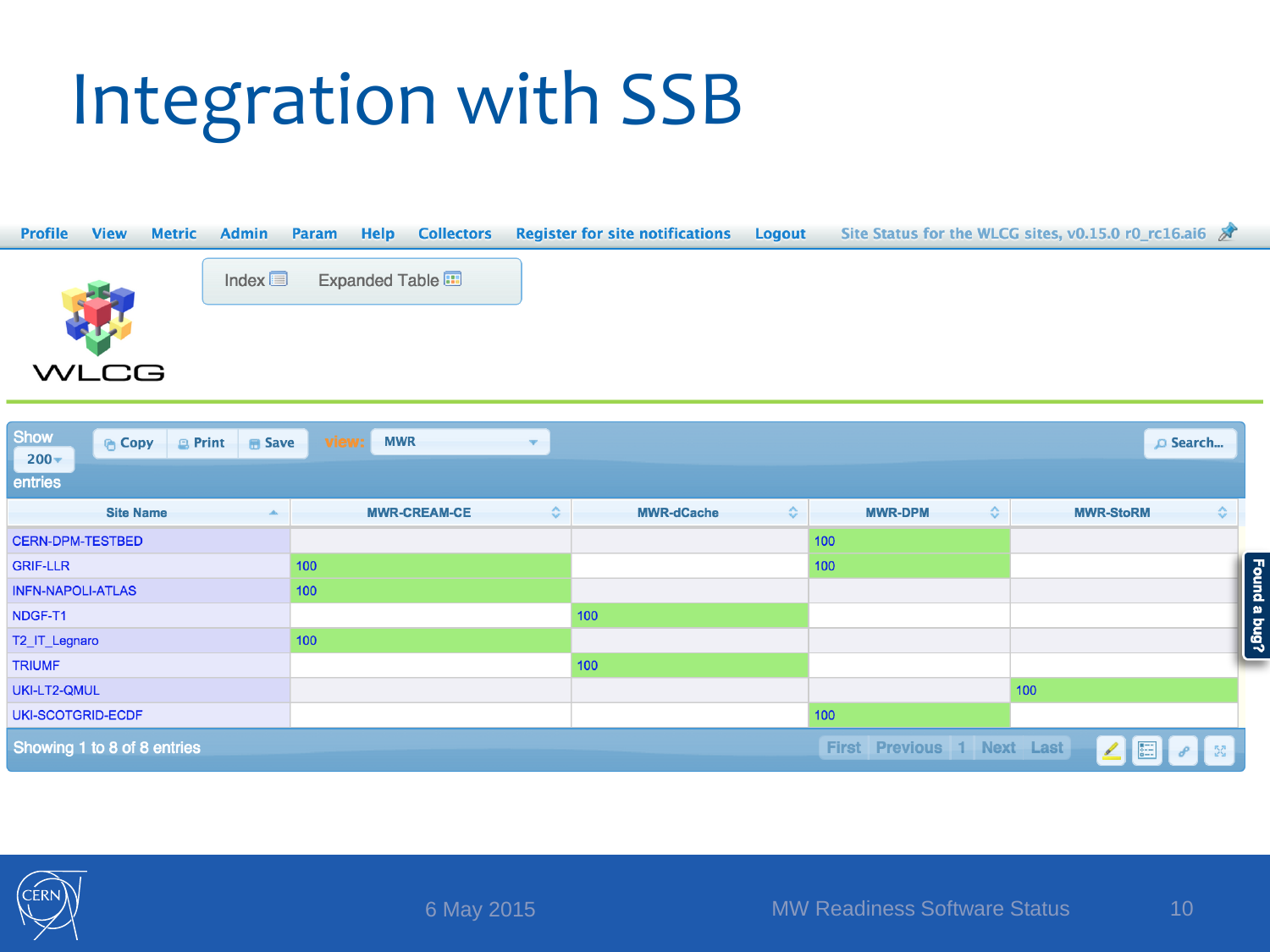### Integration with SSB Status

- created proof of concept metrics with dummy information in the [development SSB](https://wlcg-mon-dev.cern.ch/dashboard/request.py/siteview?view=MWR#currentView=MWR)
- defined MW readiness app extensions
- next:
	- have a working prototype for next WG meeting
	- understand load and caching needs
	- investigate providing more (but protected) information in the MW readiness app